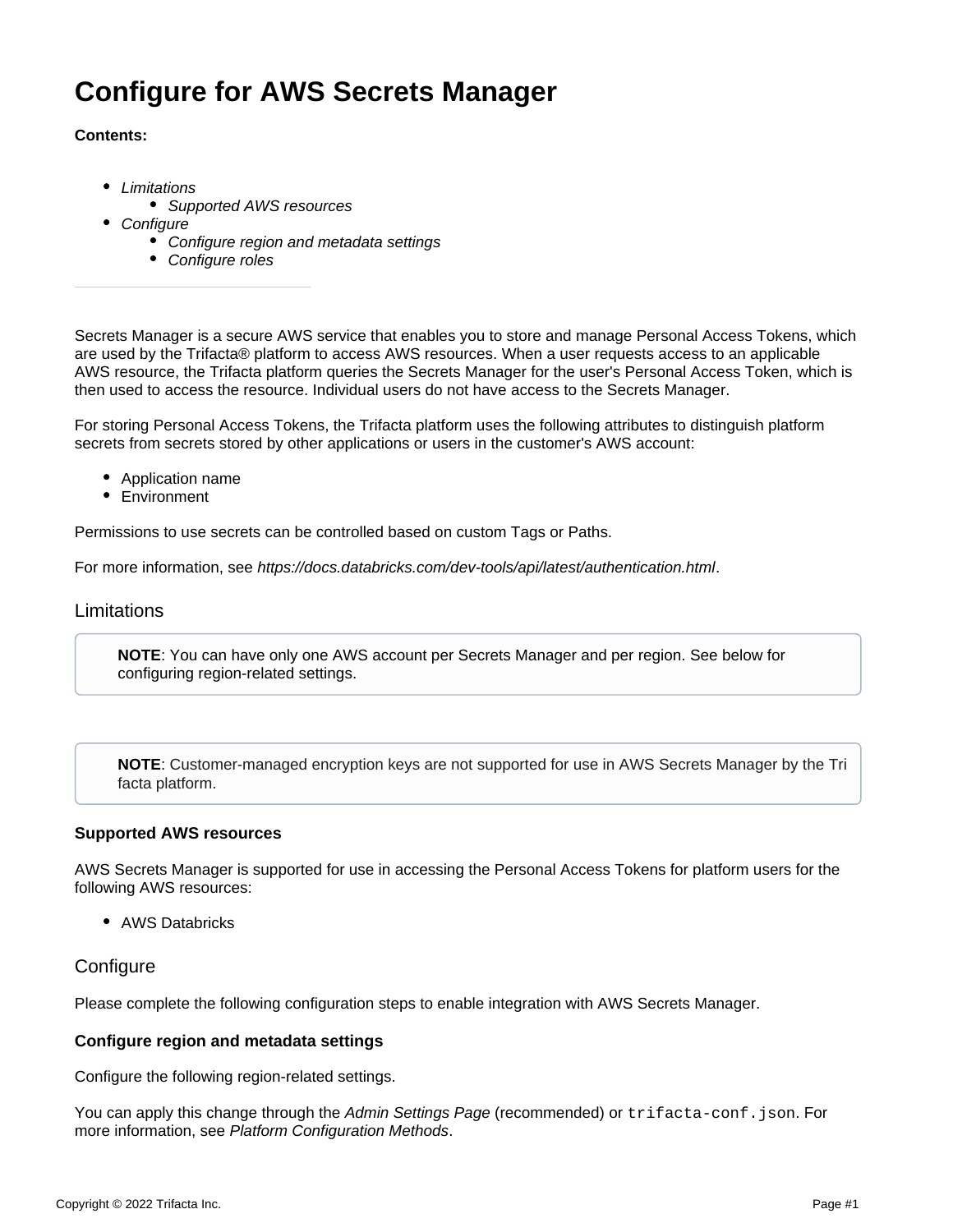| <b>Property</b> | <b>Description</b>                                             |
|-----------------|----------------------------------------------------------------|
| aws.region      | This value should already be defined for your AWS integration. |

# <span id="page-1-0"></span>**Configure roles**

Through the AWS console, you can define and manage the policies for the IAM roles including those associated with your EC2 instance.

#### **Attach policy to EC2 instance role**

When you are running the Trifacta platform on an EC2 instance, you can leverage your enterprise IAM roles to manage permissions on the EC2 instance. When this type of authentication is enabled, Trifacta platform administr ators can apply a role to the EC2 instance where the platform is running. The instance profile that is attached to the EC2 instances must have have the following secrets permission so that Trifacta platform can read and store secrets in Secrets Manager.

For more information on IAM roles for EC2, see <http://docs.aws.amazon.com/AWSEC2/latest/UserGuide/iam-roles-for-amazon-ec2.html>.

## **Steps:**

The following permissions should be set in the EC2 instance:

- 1. Log in to the AWS console.
- 2. Add the following policy to the instance profile corresponding to the EC2 instance.

```
{
   "Version": "2012-10-17",
   "Statement": [
    {
       "Sid": "VisualEditor0",
       "Effect": "Allow",
       "Action": [
         "secretsmanager:PutSecretValue",
         "secretsmanager:CreateSecret",
         "secretsmanager:DeleteSecret",
         "secretsmanager:GetSecretValue",
         "secretsmanager:TagResource"
       ],
       "Resource": "arn:aws:secretsmanager:<aws.region>:<your_aws_account_id>:secret:Trifacta/"
<metadata.environment>/*"
     }
  ]
}
```

| Resource value                               | <b>Description</b>                                                                                                        |
|----------------------------------------------|---------------------------------------------------------------------------------------------------------------------------|
| <aws.region></aws.region>                    | The region for which the access is provided. Verify that this value is set to aws.                                        |
| <metadata.<br>environment&gt;</metadata.<br> | Differentiates the secrets between a test and production environment. You can set this value as<br>per your requirements. |

3. Save the IAM role definition.